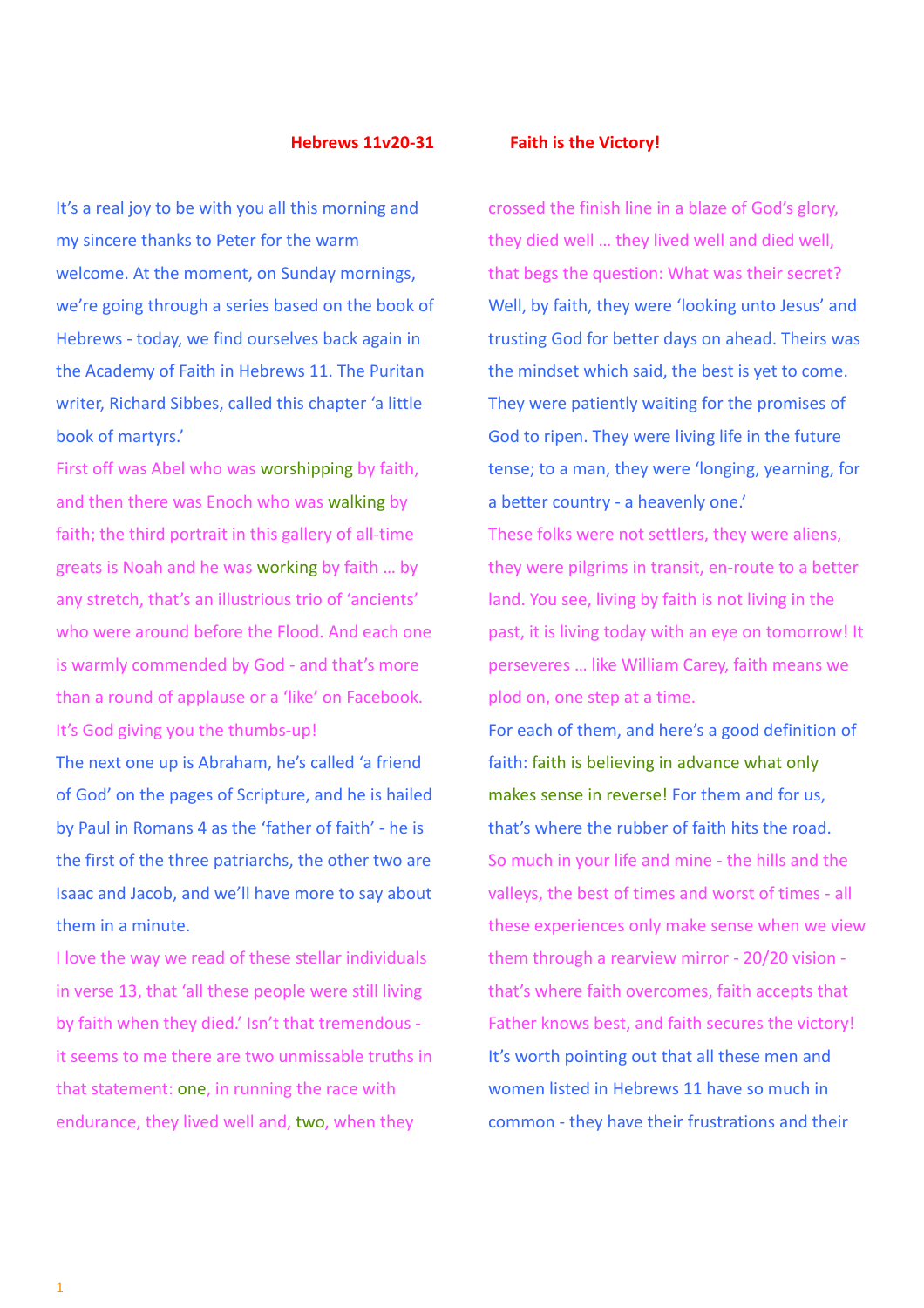fears, they have their foibles and their failings, they have their flaws, sure they do ... they're not an elite few with an elitist brand of faith - far from it, they are plain ordinary people with feet of clay. it's fair to say, that those pilgrims who have come to the end of the track and then stepped over to the other side - they didn't always pick up a gold medal for their life and walk of faith, sometimes they collected scars - but they all passed the final test with flying colours!

Did you notice that not a single mention is made of their failures in this monumental chapter. Yes, there are things in your life and mine which the Lord in his mercy and grace and kindness chooses not to remember. That's good news! In the sovereign purposes of a good God, there is something else which knit their lives together they had faith, simple faith, risky faith, childlike faith, sometimes shaky faith, God-focused faith ... 10 times do we read in this section stretching from verse 20 down to verse 31, 'by faith, so-andso did this ... by faith, so-and-so did that.' You can see what's happening, can't you? Here we are, walking on the marbled floor of God's Hall of Fame, we pause for a moment at each portrait, we listen to every story, and then the penny drops ... there's a 'lightbulb' moment when it dawns on us that these men and women are real people, with real faith, in the real world.

I want to give you a thumbnail sketch of four of the men who are mentioned here - Isaac, Jacob, Joseph, and Moses - I have to say, this quartet is as different as chalk and cheese.

Number one is Isaac in verse 20 - he was the son of a famous father, and the father of a famous son. His own life seems boringly mundane, except for the altar experience on Mount Moriah, when Jehovah Jireh provided a lamb as a last-minute substitute, and that's recorded in Genesis 22 and up the page in verses 17-19. Isaac had a truly remarkable birth but, beyond that, he seems pretty much like Mr Average.

Can you see Isaac, he's well on in years, and he's communicating these promises and prophecies to Jacob and Esau. He said something like this: 'Listen, boys, there's a glorious city on the horizon ... there's a better country over there ... there's a coming Messiah; life on earth isn't all there is - it's time to look ahead, there is a future ...' Number two is in verse 21 - Jacob ... what a contrast! Here we meet the master schemer himself - here is the manipulator of men and events. At birth, he grabbed his twin brother by the heel - then he spent the rest of his life trying to trip up anybody who got in the way of his plans. Here is a man who is so twisted that he could hide behind a corkscrew. It's all there in the book of Genesis ...

He saw visions, he wrestled with God and walked with a limp thereafter, he produced a big family, he died in peace after a lifetime of war. To be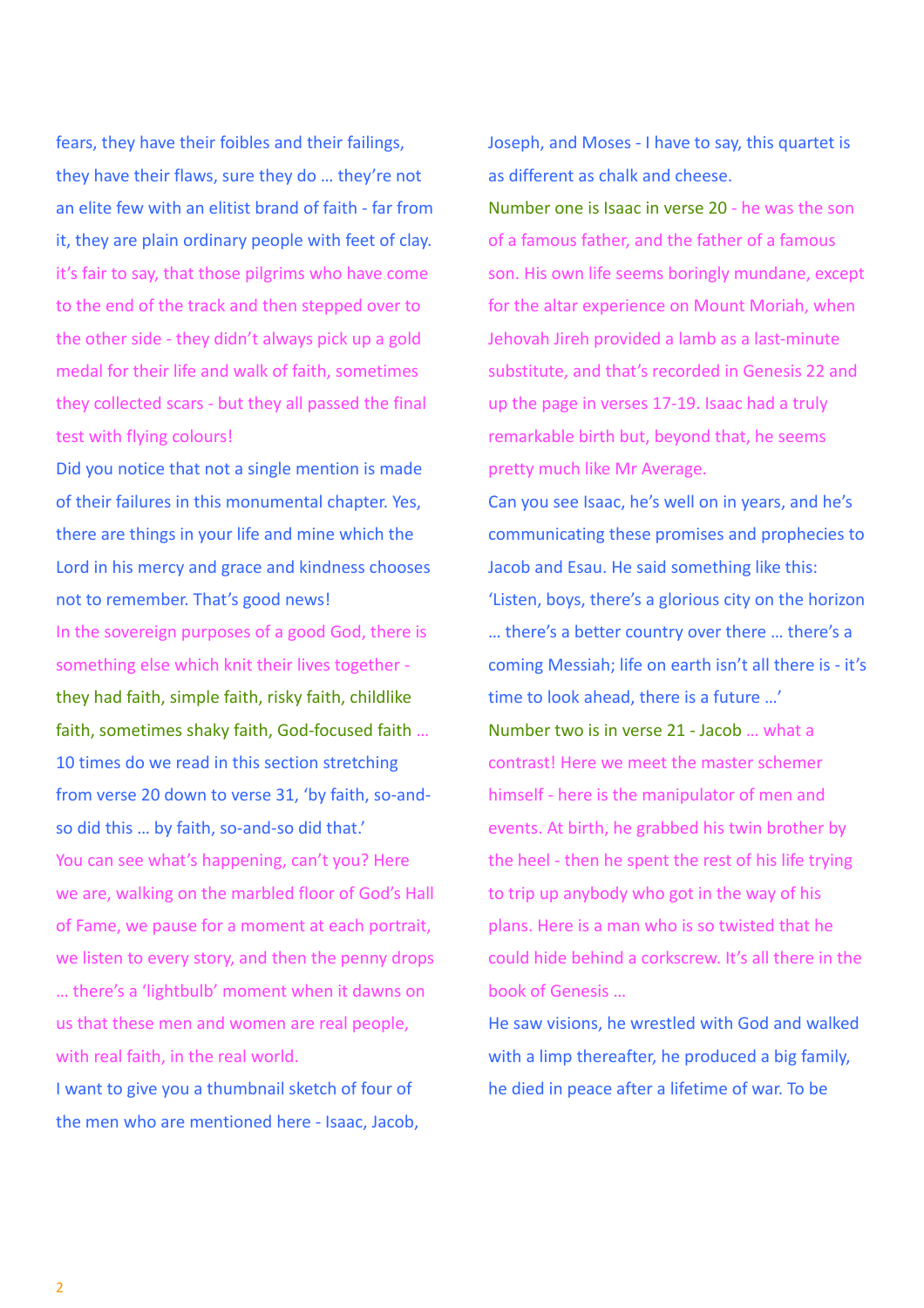honest, you would never believe that Jacob came from the loins of Isaac. See what he does? He's an old man, he has a unique blessing for Ephraim and Manasseh, the sons of Joseph; did you see how he did it, he's leaning on the top of his staff - that staff was a symbol of his life as a pilgrim. Abraham had his tent and his altar - Isaac had his tent and his freshly dug wells - Jacob had his tent and his staff!

The Bible says that 'he worshipped.' Ah, that is extra special ... in spite of all his yesterdays and his distorted outlook on life, that's the best way for any man to leave this world ... worshipping his great God. He ended well.

Number three in verse 22 is Joseph - of him, we can only say good things. No matter what page you read in his biography, Joseph shows up as the knight in shining armour. For one reason or another, he was persecuted by his brothers, they sold him off, yet he refused to carry a grudge and seek revenge. They didn't like him at all, and from Day One they had it in for him, big time. When he was tempted to defile himself by Potiphar's wife, he did a runner rather than sin against the Lord. He was forced to serve when he was destined to rule - he patiently waited and trusted that his dreams would not turn into a set of nightmares ... I ask the question: Is Joseph the son of Jacob? You bet, he is.

Here's a golden nugget in the text - did you see it: it's all about 'the bones' of Joseph! I love this.

They're mentioned a few times in the Bible. I can hear him say a few words to his family in Genesis 50: 

'You know, I've lived here in Egypt just about all of my life, but I'm not an Egyptian, I'm a Hebrew, I'm a Jew. And I don't want my bones put in a pagan pyramid on the shores of the Nile - no, I want my bones to experience the coming resurrection in the land of promise. I want to go home.' You see, Joseph knew where he belonged ... in Canaan! And he knew what he believed. He died, but the gospel promise didn't!

Quite a legacy, no doubts there. You see, for him and them, when it comes to faith, there's only one way to go and it is onward and upward ... the old hymn says, 'forward be our watchword.' Here's something to ponder? How did Joseph know of God's promise to the nation and people of Israel? He had been told about it by Jacob, who had been told by Isaac, who had been told by Abraham ..! Amazing, isn't it. That's the 'tell it from one generation to the next generation' principle in action. Passing on the baton of truth. It's also a pertinent reminder that salvation is not hereditary, but it often runs in families.

Number four is Moses, and beginning at verse 23, there's more said about him than anyone else in this section ... as someone has said, he saw the invisible, he chose the imperishable, and he did the impossible! Moses was one of the greatest religious and political leaders of all time, he was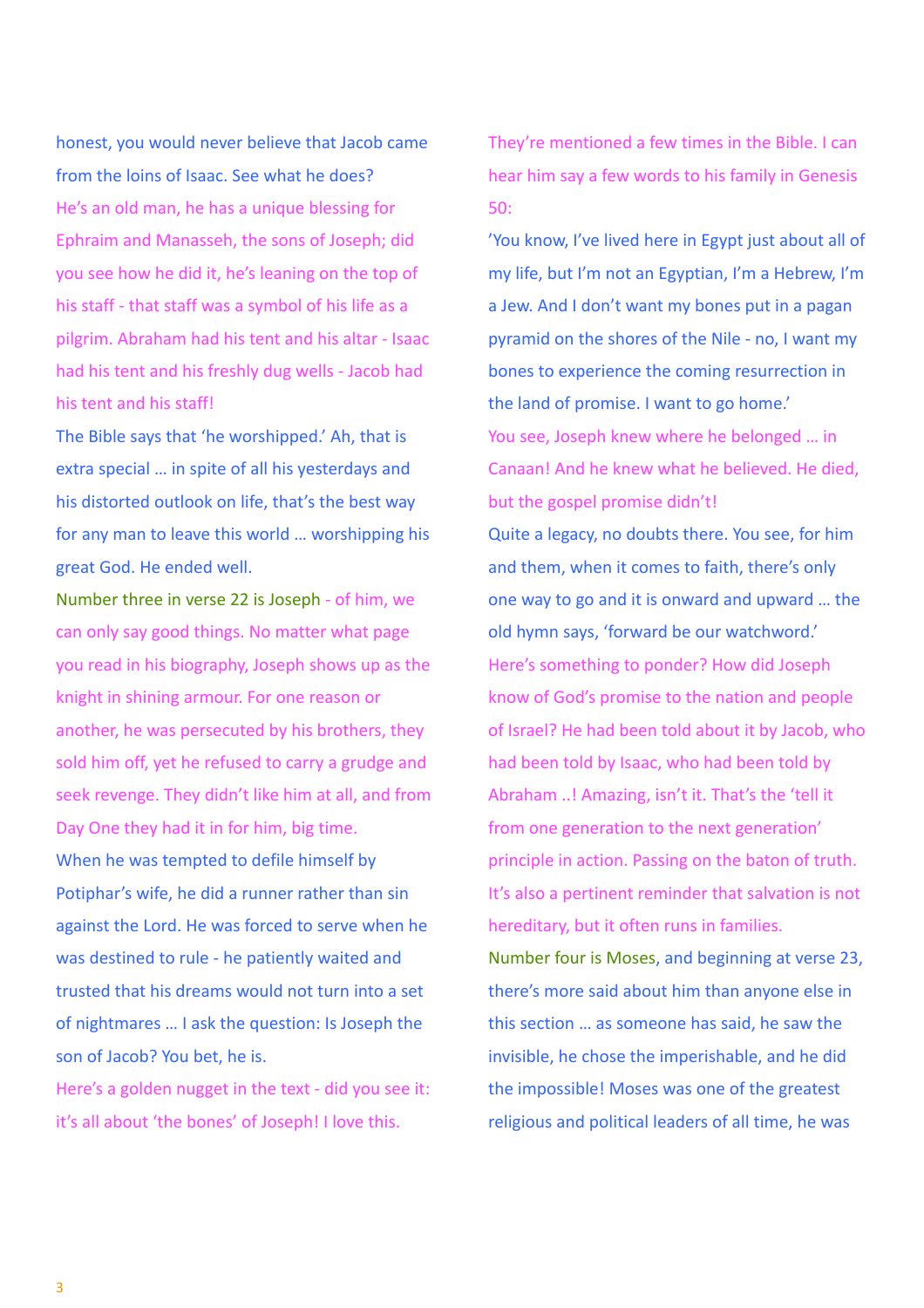Israel's greatest lawgiver, he was a great historian and writer for he penned the first five books of the OT, aka the Pentateuch,

he was acclaimed by the Lord Jesus as Israel's greatest saint for he was marked by the rare qualities of meekness and humility, he was Israel's greatest deliverer as we know from the dramatic story of the exodus ...

We read that his parents, Amram and Jochebed, had faith to disobey the laws of Egypt in verse 23 because they saw Moses 'was no ordinary child' somehow they knew he was marked out for something different, so they were willing to risk their lives in order to save his; like his parents, Moses had the gutsy faith to say 'no' for we read: he chose to defy the life of Egypt in verses 24-26 when he willingly turned his back on a life of riches, and pomp, and splendour - the prince of Egypt walked away from it all and he never once looked back - no regrets; one heroic decision, a faith-driven choice, and he went from riches to rags - his decision reflects the same sort of priority as that shown by the legendary English misisonary to China, C T Studd, when he said: 'If Jesus Christ be God and died for me, then no sacrifice can be too great for me to make for him.' he had faith to depart from the land of Egypt in verses 27-29 ... there were ten plagues in all, and the final one resulted in the killing of the firstborn - but in Jewish homes, where the lamb was slain and the blood applied to the lintel and doorposts,

the angel of death saw the blood and passed on by ... a foretaste of Christ our Passover sacrificed for us!

When it comes to Moses, he ended up buried in an unmarked grave - aside from a few moments with Elijah and the Lord Jesus on snow-capped Mount Hermon, the Mount of Transfiguration, he never entered the land of Canaan to which he led millions of people to inherit - he never regained the luxury of a palace or the status of royalty ... but, deep in his heart, Moses knew that a bigger payday was imminent - you see, that's where faith made a mega difference in his outlook and in his up-look. Faith meant he was willing to leave the familiar - it meant he was willing to do the unusual. For Moses, his faith never lost sight of the end goal.

See what I mean - four different eggs in one basket - yet, each one is eulogised for his faith. That's a powerful reminder that God sees things from a different perspective than we do ... the living Lord sees from the vantage point of a higher throne. And for us, that is massively reassuring!

\_\_\_\_\_\_\_\_\_\_\_\_\_\_\_\_\_\_\_\_\_\_\_\_\_\_\_\_\_\_\_\_\_\_\_\_\_\_\_\_

Each of these men are from a bygone era, the dim and distant past ... but they had one common denominator - there was faith in the family and it was served up day after day, and it nourished and influenced generations to come. These guys knew the blessing of what David called in Psalm 16:6, 'a goodly heritage' or 'a beautiful inheritance.'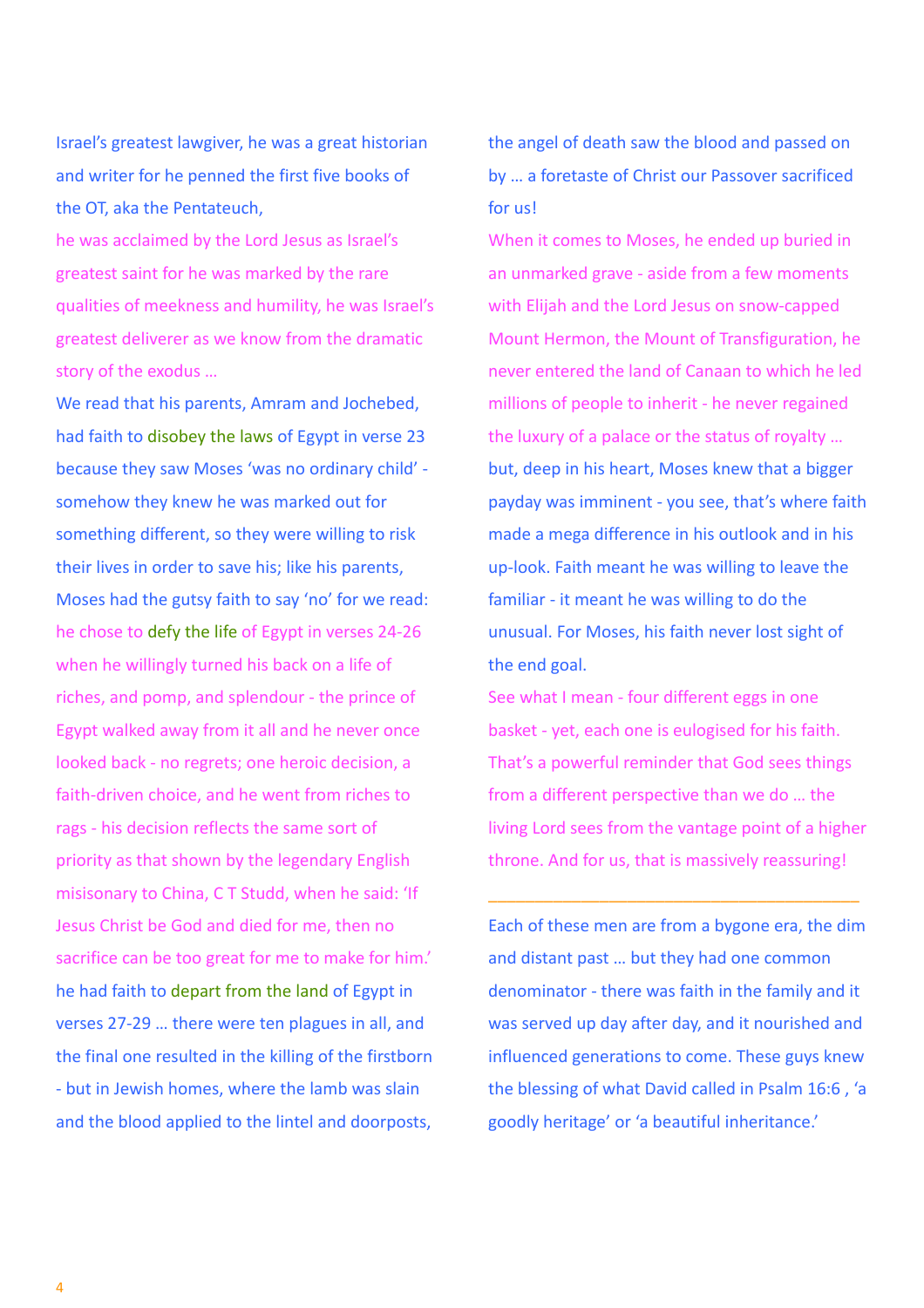If that is to happen in our experience, two things need to be realised - one, we must think of our homes as a training base, not a holding pen ... our homes should be a launch pad for sending our families out into the real world, not a storage facility for isolating them from it; and, two, we must develop in our homes a contagious confidence in the Lord - the home should be the anvil upon which our faith is forged, not a vat of cold water where it is quenched.

As we come to a close, let's take a quick look at verses 29-31, where the torchlight shines on a few miracles and the supernatural - one look at the text and you'll discover... it's all about water in verse 29, and walls in verse 30, and a woman in verse 31.

\_\_\_\_\_\_\_\_\_\_\_\_\_\_\_\_\_\_\_\_\_\_\_\_\_\_\_\_\_\_\_\_\_\_\_\_\_\_\_\_

We could write over this trio of incidents something like this: one, people are people, and nothing more - two, God is God, and nothing less - three, miracles are miracles, and nothing else! The clear lesson emerging is that God does what he does because he is who he is! He effectively deals with all our enemies as in the crossing of the Red Sea - he can make a way when there is no way ... he removes all the obstacles strewn across our pathway as in the fall of Jericho when the walls came tumbling down - when things are too big for us, and too much for us, and too hot for us to handle, God always comes to our aid ... and it's always in his time and on his terms.

And no matter what went on in our chequered and colourful past, no matter how many skeletons we have in the cupboard, God can wipe the slate clean as in the riveting story of a Gentile woman, Rahab the prostitute. She didn't run a bed and breakfast in Jericho, as some have said who have tried to sanitise the story, she ran a brothel! It was C H Spurgeon who said that 'she was no mere hostess, she was a real harlot ...' Extraordinary. She was a dyed-in-the-wool sinner! And so astonishing is God's marvellous grace, that her name is mentioned in the genealogy of Jesus in Matthew 1 and Luke 3. And here's why: Rahab married a Jewish man named Salmon ... they had a son named Boaz, who married Ruth ... Boaz and Ruth had a son named Obed ... and he had a son named Jesse, who had a son named David. Jesus was born in the city of David because he belonged to David's family! That tells me, sometimes we find faith in the most unlikely of people and in the most unlikely of places. Ah, dear friend, only God can do that! Therein lies the genius of grace. In closing, let me say this - these stories are not meant to intimidate us, they're meant to inspire us, to fire us up. All of these folks make up 'the great cloud of witnesses' we read of in Hebrews 12:1 - and see what they're doing today, they are cheering us on from the sidelines of heaven. There are 4 take-home lessons for each of us to reflect upon and rejoice in: one, faith cleanses all kinds of sin - our guilty past is no handicap; two,